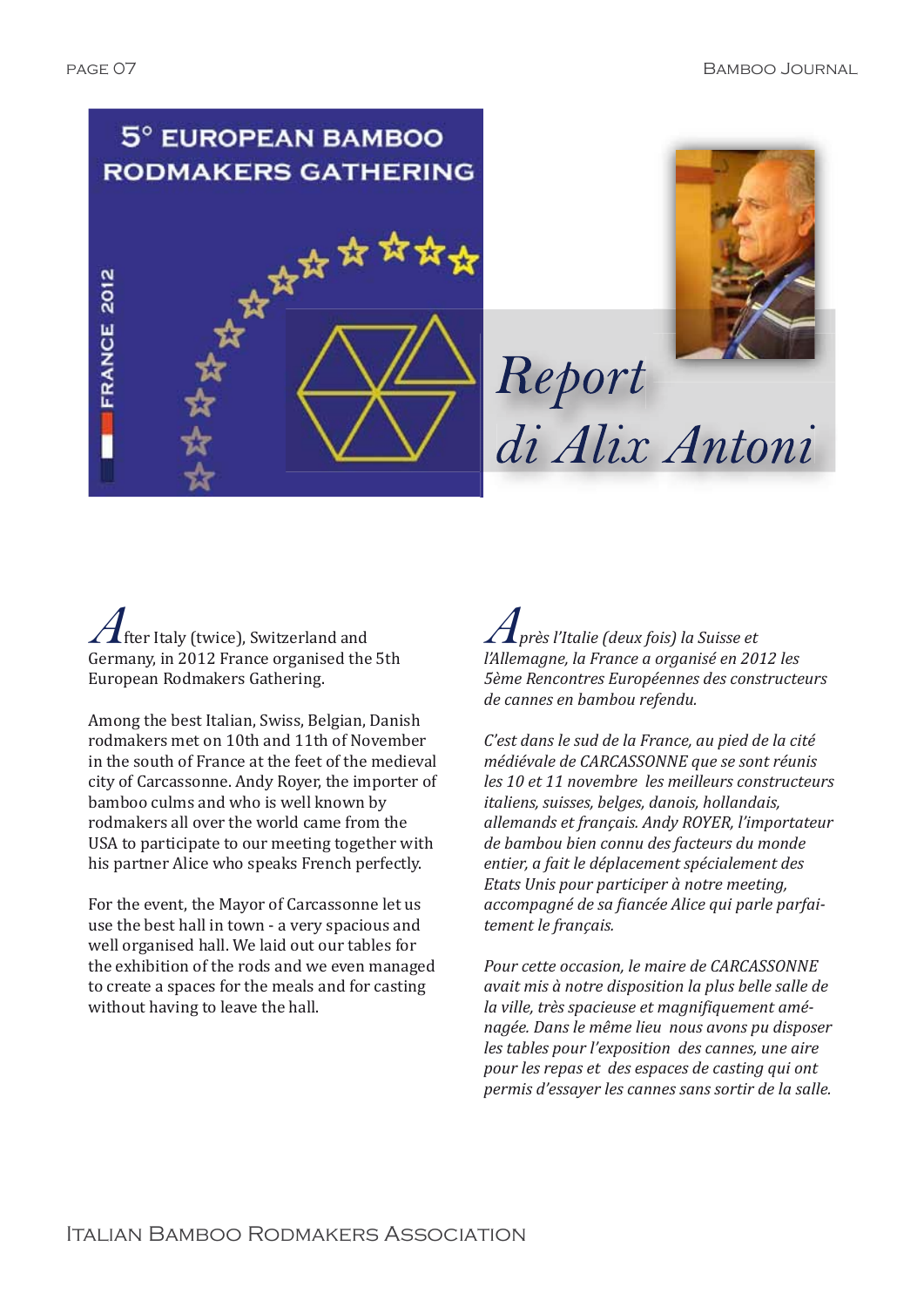## *The programme :*

On Saturday morning the participants occupied their spaces and laid out their wares and it is here that the contacts with the other exhibitors took place.

On Saturday afternoon. Pierre Perrot and Paul Agostini held a rodmaking laboratory for beginners. Straight after that, Christian Burger from Germany explained his method for constructing ferrules in carbon �ibre and epoxy.

Jean SANTOS brought his whole engraving workshop and with extreme patience he let the participants try their hands with their fist engravings while he dispensed advice and information.

At 6 pm the IBRA president Gabriele Gori, introduced his association to the spectators helped by Moreno Borriero who translated into French.

While the participants were exchanging rodmaking experiences, the ladies were accompanied on a visit of the medieval city of Carcassonne.

The Gala dinner took place at 8 pm with a traditional regional dish: la cassoulet.

On Sunday morning Gabriele Gori held a brief seminar on the resistance of materials and explained the method used to calculate and design tapers. Jean Louis Taravella (Gino) had the difficult job of translating Gabriele's talk. After that Alberto PORATELLI presented his original concepts regarding bamboo ferrules.

The winning raffle tickets were drawn straight after lunch and there were 40 magnificent prices offered by the participants.

#### *Le déroulement du programme :*

*Le samedi matin les participants ont investi les lieux, ont installé leurs matériels et établi les contacts avec les autres exposants.*

*Samedi après midi, après le repas, Pierre PERROT et Paul AGOSTINI ont animé un atelier de construction à l'intention des débutants. Puis, l'allemand Christian BURGER a expliqué son procédé de fabrication des viroles en �ibres de carbone enduites de résine époxy.* 

*Jean SANTOS avait transporté son atelier de gravure et, avec beaucoup de patience, a mis ses outils et ses conseils à la disposition des volontaires qui ont désiré faire leurs premiers pas dans le domaine de la gravure.*

*A 18H00 Gabriele GORI, le président italien de l'IBRA nous a présenté son association, assisté de Moreno BORRIERO pour la traduction en français.*

*Au milieu de l'après midi, pendant que les participants échangeaient leurs expériences de construction, leurs épouses étaient invitées à visiter la cité médiévale de CARCASSONNE.*

*A 20H, le repas de gala réunissait tous les participants autour du plat traditionnel régional : un cassoulet.*

*Le dimanche matin, Gabriele GORRI a fait un bref exposé sur la résistance des matériaux a�in d'expliquer les éléments de calculs qui sont retenus pour la conception des pro�ils de cannes. Le français Jean Louis TARAVELLA (Gino) a eu la dif�icile tâche de traduire les propos de Gabriele. Puis à son tour, Alberto PORATELLI a présenté son concept original de viroles en bambou.*

*Après le repas de midi, nous avons procédé au traditionnel tirage de la tombola. 40 magni�iques lots, offerts par de nombreux participants, composaient cette tombola.*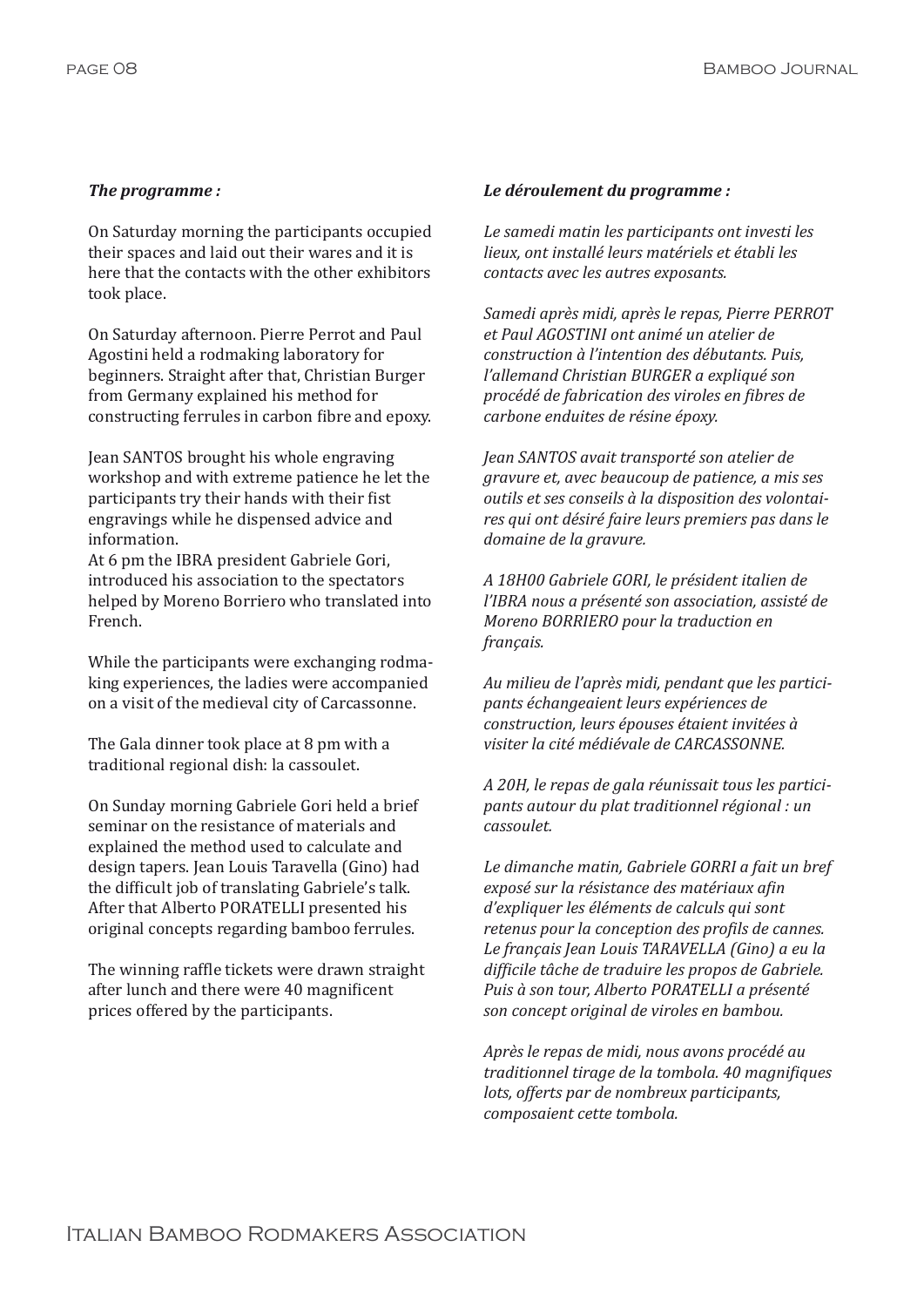At 4 pm the participants said their sad goodbyes.

During the two days, some participants we happy to find old friends and the new participants discovered the spirit of conviviality that animated these gatherings. Everyone was surprised by the fact that there were no language barriers and so there was hindrance to the exchanges.

The organisers – the Club Mouche Audois, were rewarded for their 12 months of hard work by the great spirit of friendship that characterised the meeting.

We will certainly be back !!

*A 16H 00, les participants se sont séparés à regret.* 

*Pendant ces 2 journées certains, habitués de ces meetings, étaient heureux de se retrouver. Les nouveaux découvraient l'esprit de partage et la convivialité qui animent les regroupements européens. Tous étaient surpris de s'apercevoir que la diversité des langues n'était pas un obstacle aux échanges.* 

*Pour le Club Mouche Audois, organisateur du meeting, l'esprit qui a régné pendant ces 2 journées est une récompense au travail fourni pendant 12 mois pour la préparation de ces rencontres.* 

*Nous recommencerons certainement !*



The prizes for the raffle. *le lots de la tombola*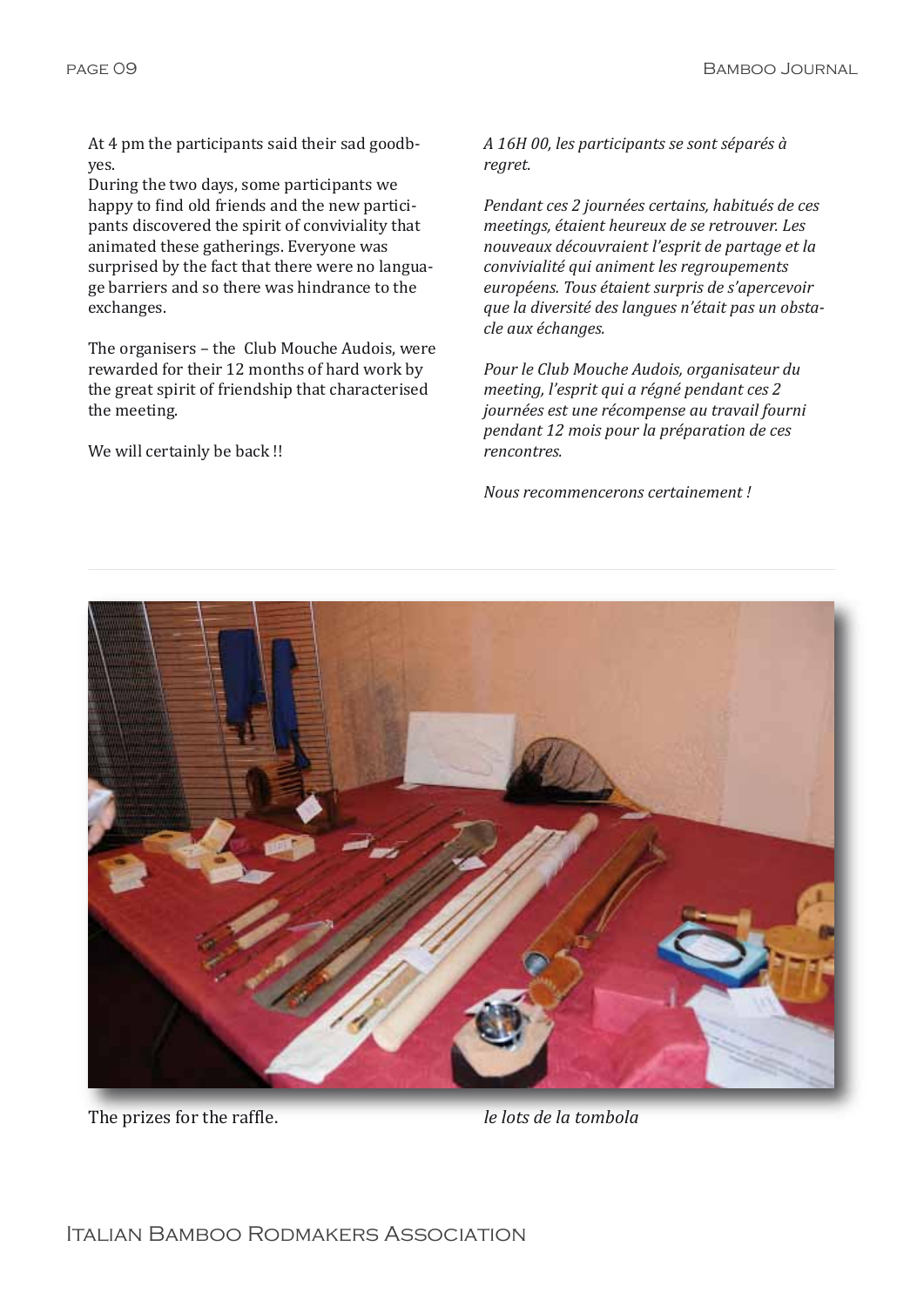

*A much coveted prize: a reel engraved by Jean Santos*

*Un lot très convoité : moulinet gravé par Jean SANTOS*



*The dining area L'espace réservé aux repas*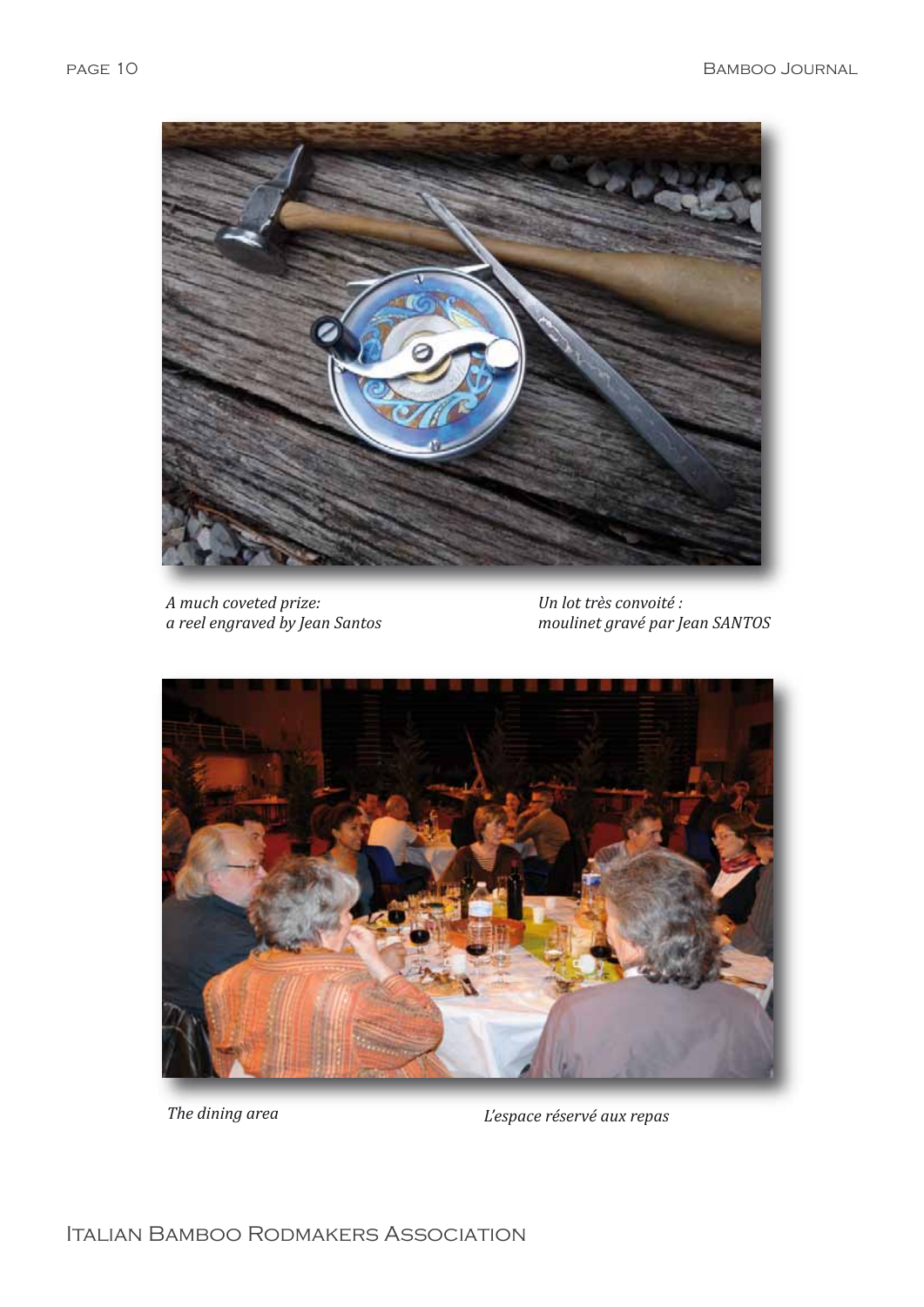

Gabriele GORI during his seminary assisted by Gino for the translation.

*Gabriele GORI pendant son exposé, assisté de Gino pour la traduction.*



Pierre PERROT and Paul AGOSTINI during their demonstration

*Pierre PERROT et Paul AGOSTINI pendant leur démonstration*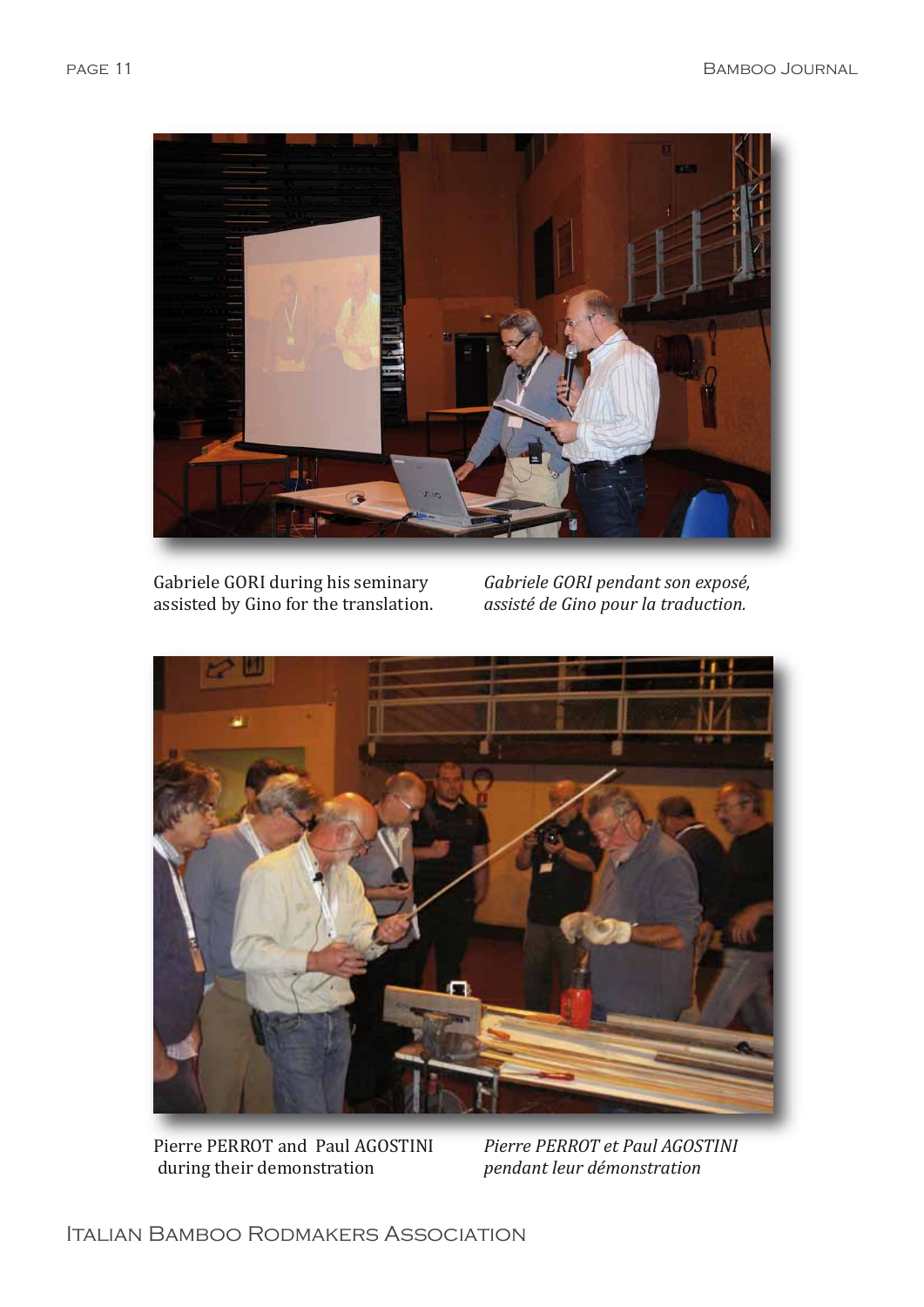

*The rods on exhibition L'exposition des cannes*





*L'atelier de gravure de Jean SANTOS*

Jean Santos and his engraving laboratory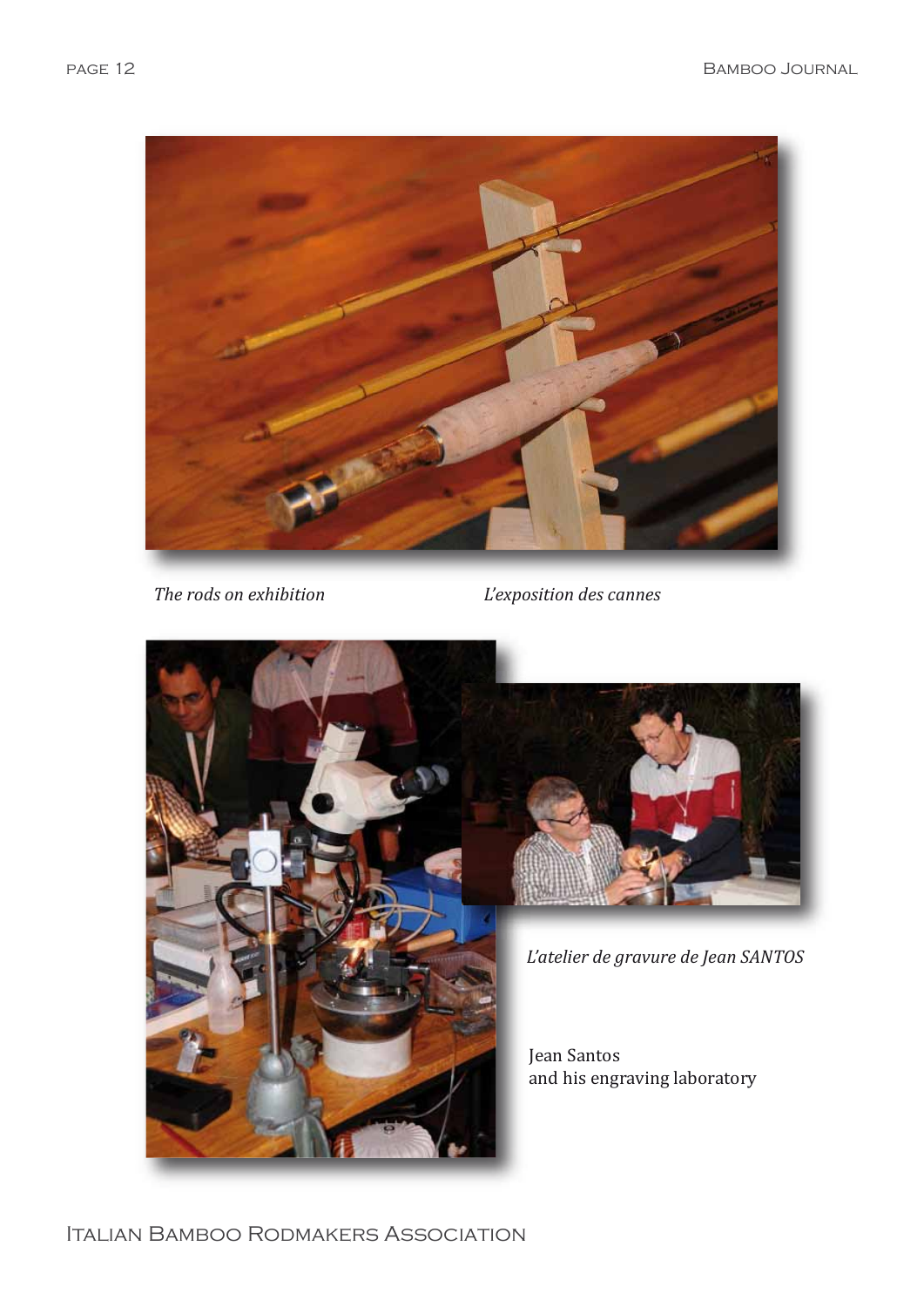

The casting area *L'espace pour le casting*



During the Gala dinner, the Italian ladies were entertained by the two best French participants.

*Pendant le repas de gala les belles italiennes étaient assistées par nos plus beaux représentants français.*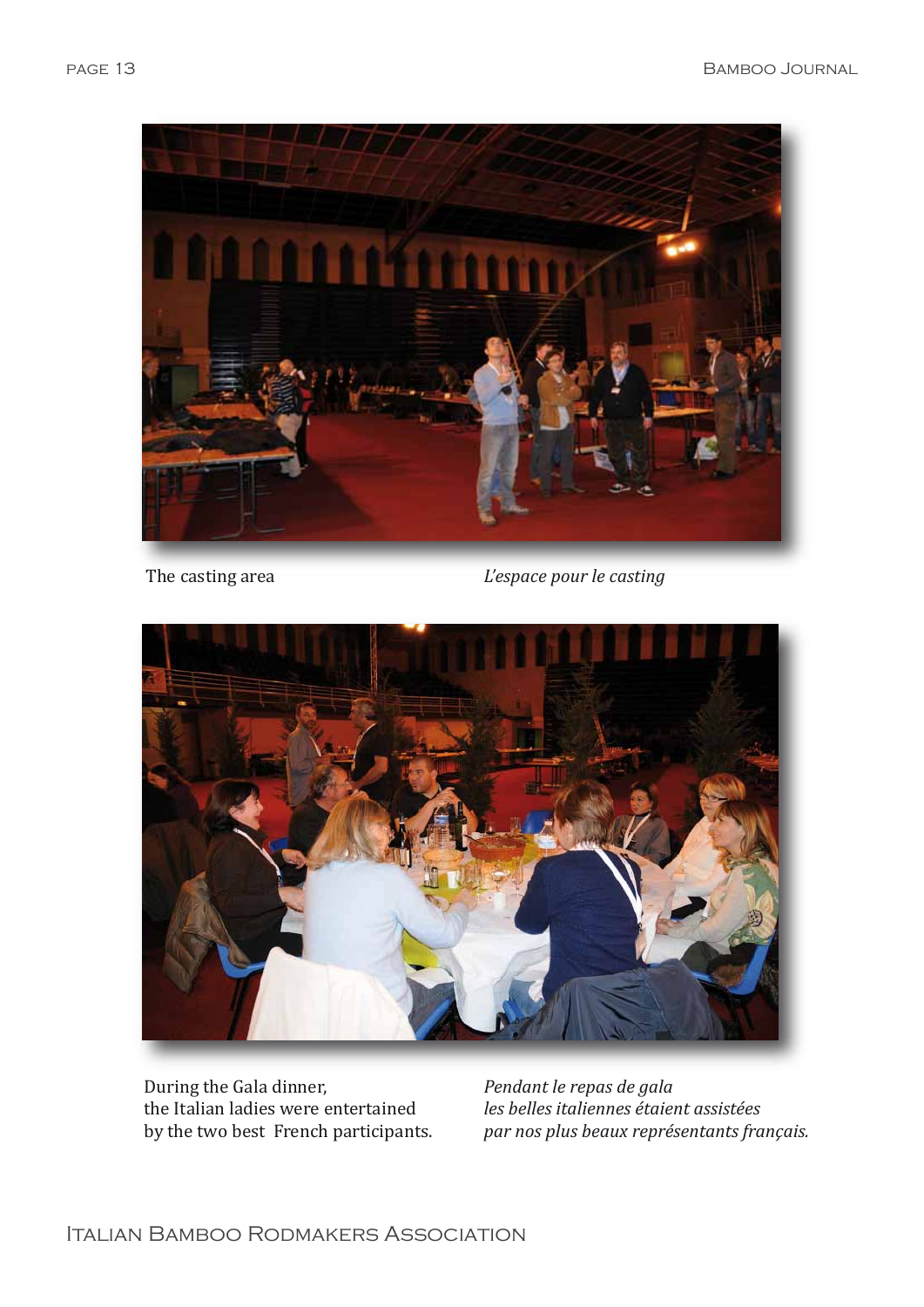

The group of participants

*Le groupe des participants*



The Italian delegation

*La délégation italienne*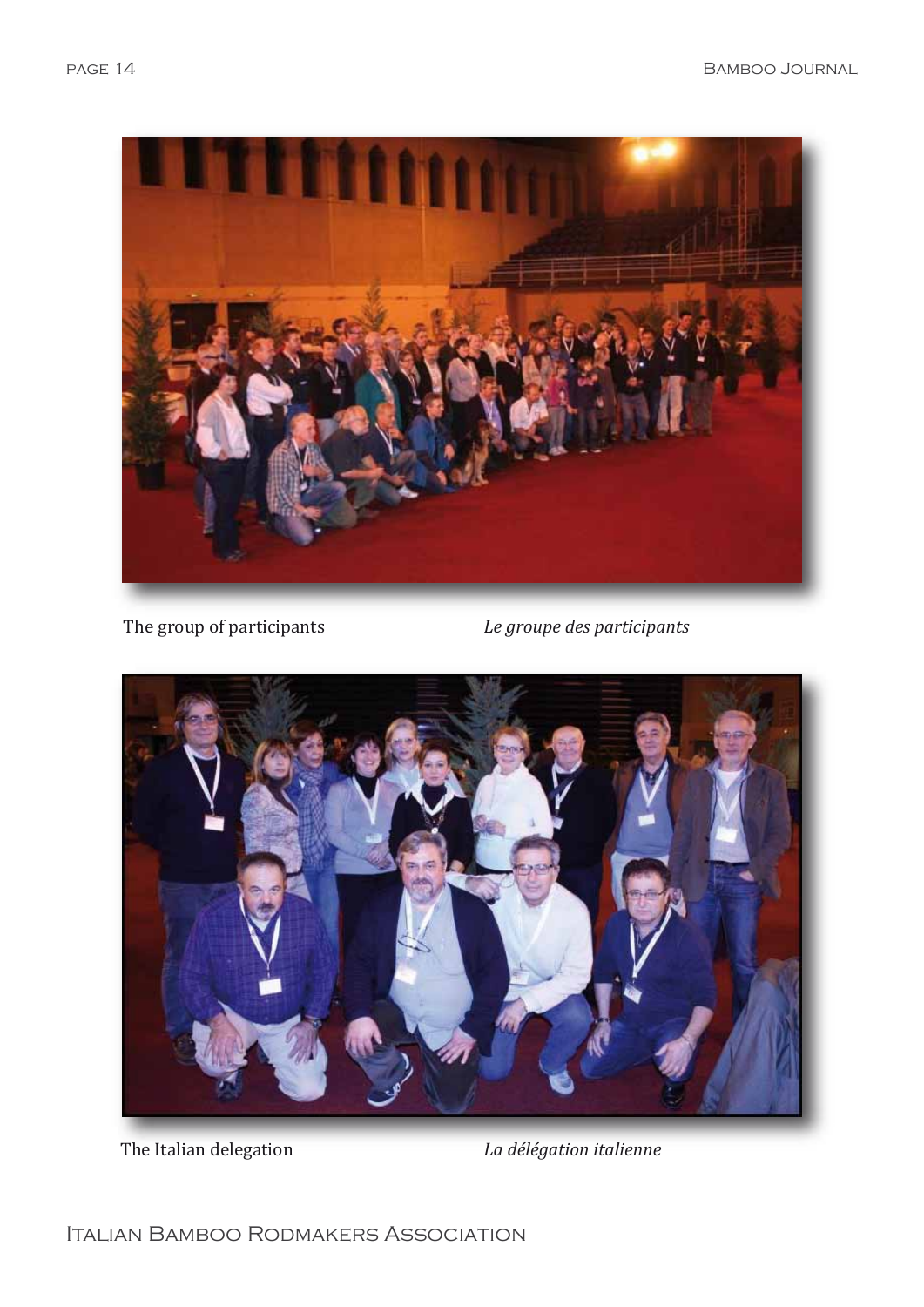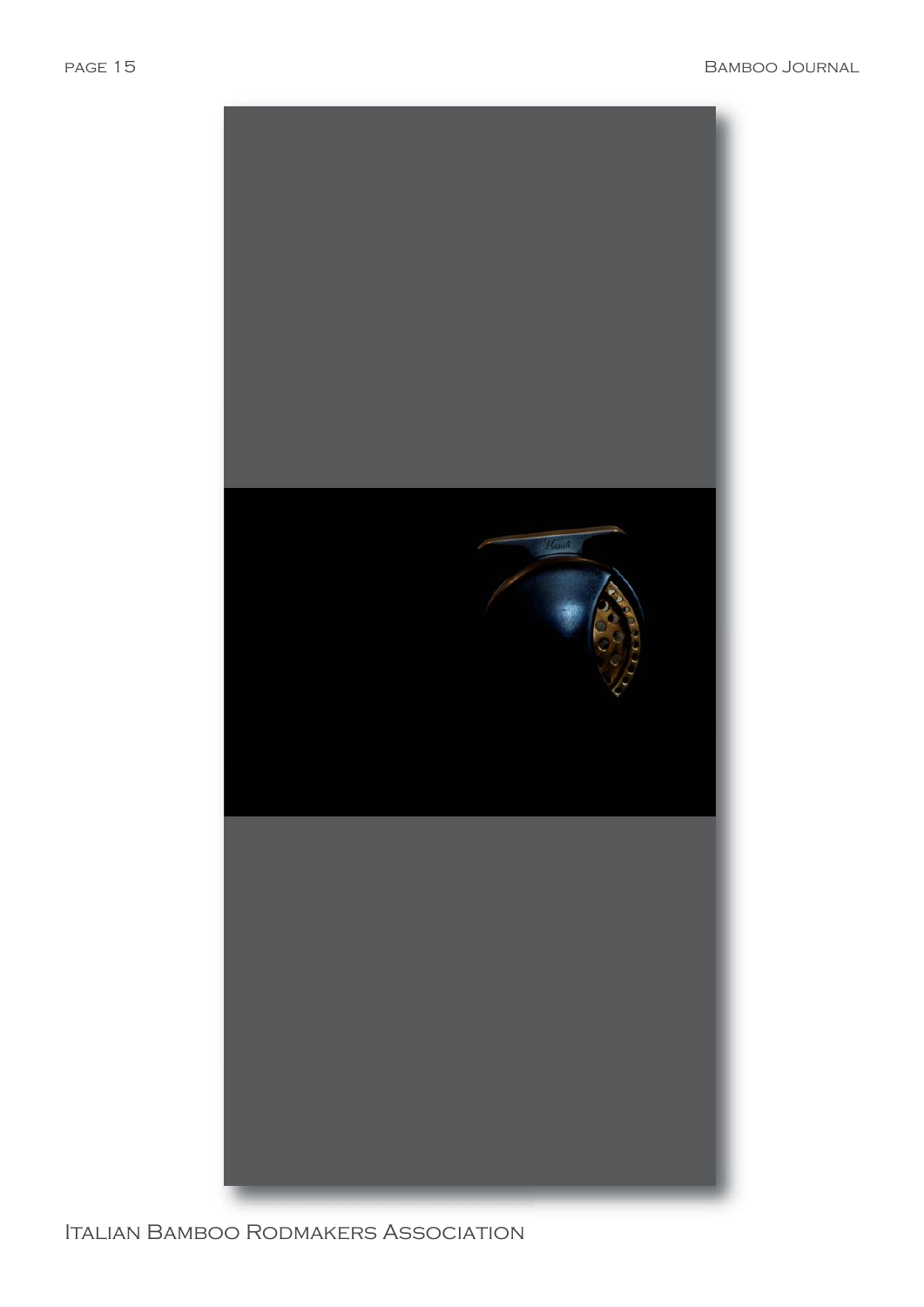# A BEGINNER AT THE CARCASSONNE GATHERING

BY OINIFR BROSSET

#### Carcassonne!

The 5th European Bamboo Rodmakers Gathering. I have dreamed about it for months. Feverishly. With the doubt I may not be able to go. But after many uncertainties here I am.

How nice!

# UN NOVICE AUX Rencontres de CARCASSONNE

di Olivier Brosset

## Carcassonne !

Les 5es rencontres européennes des constructeurs de cannes en bambou refendu ! Des mois que j'en rêve. Fébrilement. Sans être sûr de pouvoir venir. Après bien des incertitudes, ça y est, j'y suis quand même. Bon sang que c'est bon !



I can meet those crazy people I encounter almost daily on the "Gillum Forum". I can see and touch their work. I can listen to experts' advice. I can take photos, �ilm if possible. Observe, observe, observe.

The 10th of November I take advantage of every step that brings me nearer to the Salle du Dome. Not too quick, I must savour every minute. The night before I had found the address. It can't be too far.

Entering, I already imagine putting the faces to the names and the pseudonyms. It is true, we hide behind avatars, we invent strange names… only to realise this does not facilitate the identi fication of the participants. What a pity, I should have thought of it beforehand!

Je vais pouvoir rencontrer ces doux dingues que je croise quasi quotidiennement sur le forum de Gillum. Voir et toucher leurs réalisations. Ecouter les conseils de ceux qui savent, de ceux qui ont déjà fait. Prendre des photos, �ilmer si possible. Observer, observer, observer.

Ce 10 novembre 2012, je pro�ite de chaque pas qui me rapproche de la salle du Dôme. Pas trop vite, faire durer l'instant. La veille au soir, j'ai repéré l'endroit. Ça doit être grand là-dedans.

En entrant, j'imagine déjà mettre des visages sur des noms, sur des pseudos. C'est vrai ça, on se cache derrière des avatars, on s'invente des noms bizarres... pour finalement se rendre compte que ça ne va pas faciliter l'identification des participants. Tant pis, fallait y penser avant !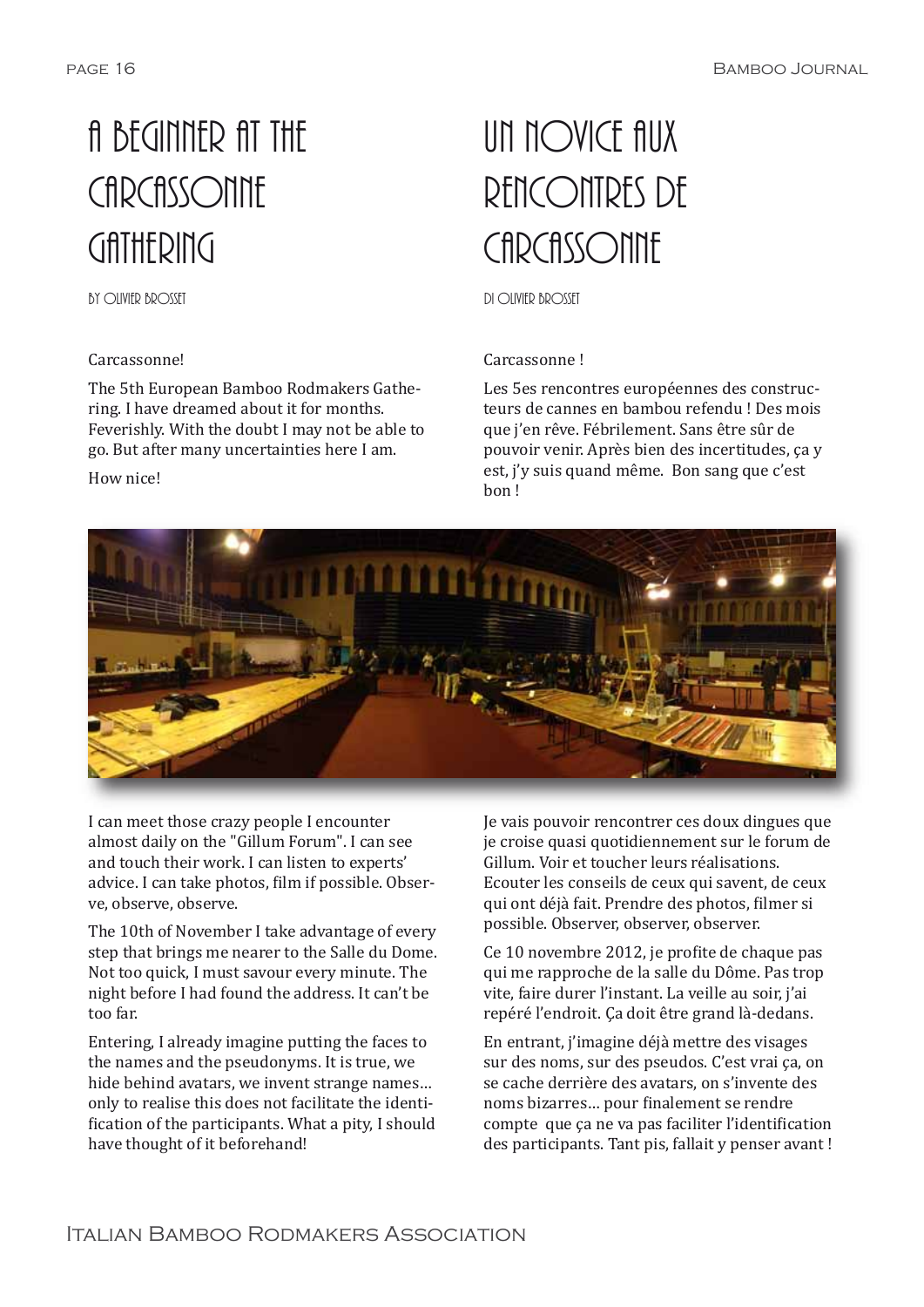With my first 18 strips under my arm, I feel comfortable and completely "awkward" at the same time. Even more when I see the huge tables laid out in front of me with beautiful rods on them. I was expecting this but it goes beyond my expectations.

- «Good morning. Olivier "Fox-589"on the forum. »

- «Welcome. Come, your space is over there! » I have a dedicated space? An exhibitor's badge? The members of the Club Mouche Audoise have organized this grandly!

- «Thanks a lot. »

I put my modest parcel down and I take time to have coffee. Along the grandstand in front of me they are trying some rods, extending lines. I like all this. At the end, on the left, there is a nice – very nice – exhibition that catches my eye. Very good! The prices for tomorrow's lottery! It is better than a Christmas window.

Quick, I must buy some tickets, one never knows. At the same time I feel a little ashamed. I could have offered something too. Obviously not a rod but a book, a bamboo strip, anything else. Next time I will not fail.

Ok, let's meet some contacts now. It is not difficult, everyone is here for the same reason.

- «Hello! Nice rods ». They look familiar. I saw them on the Gillum site obviously. At least one of them. Actually it is even better. A lot of work of Silverfly31. And here we see the master's touch in the construction.

I only have a little theoretical knowledge of all this. And I am lacking in many things – I know – despite all the hours watching videos in many languages I don't know very well.

*- «No, it is not dif�icult. Not even the bamboo ferule, you'll see. »*

*- «All those that have built at least one rod, say the same thing. But it looks complicated to me ... mostly because I don't have all the tools yet. »*

Mes 18 premières baguettes sous le bras, je me sens en même temps à ma place et complètement « à côté de la plaque ». Surtout quand je vois les immenses tables disposées devant moi et les cannes splendides posées dessus. Je m'y attendais, mais ça dépasse quand même mes espérances.

*– « Bonjour. Olivier "Fox-589" sur le forum. » – « Bienvenue. Venez, votre place est là ! »* J'ai une place attitrée ? Un badge d'exposant ? Ils ont fait les choses en grand, les membres du Club mouche audois ! *– « Merci beaucoup. »*

Je pose discrètement mon modeste fagot et prend le temps d'un café. Tout autour, ça discute gentiment. Le long des gradins en face, on teste des cannes, on étend de la soie. J'aime ça. Au fond à gauche, un bel - un très bel - étalage attire mon regard. Bien sûr ! Les lots offerts par la tombola de demain ! C'est mieux qu'une vitrine de Noël. Vite, acheter quelques tickets comme prévu, on ne sait jamais. En même temps, j'ai un peu honte. J'aurais pu offrir quelque chose moi aussi. Pas une canne évidement, mais un livre, un tronc de bambou, quelque chose quoi. La prochaine fois, faudra pas louper le coche. Bon, maintenant établir le contact. Pas difficile, tout le monde est là pour ça.

*– « Salut ! Jolies cannes. »* Il me semble que je les ai déjà vues. Sur le site de Gillum évidement. Au moins l'une d'entre elles. En vrai, c'est encore mieux. Un sacré boulot de Silverfly31. C'est là que je vois la maîtrise, tant dans la construction que quand il s'agit d'en parler.

Moi, je n'ai qu'une connaissance théorique de tout ça. Et il me manque énormément de choses – le ressenti – malgré les heures de vidéo visionnées dans tout un tas de langues que je ne maîtrise pas.

#### *– « Non, ce n'est pas dif�icile. Même les viroles bambou, tu verras. »*

*– « Tous ceux qui ont au moins une canne à leur actif disent la même chose. Moi, ça me semble compliqué… surtout que je n'ai pas encore tous les outils. »*